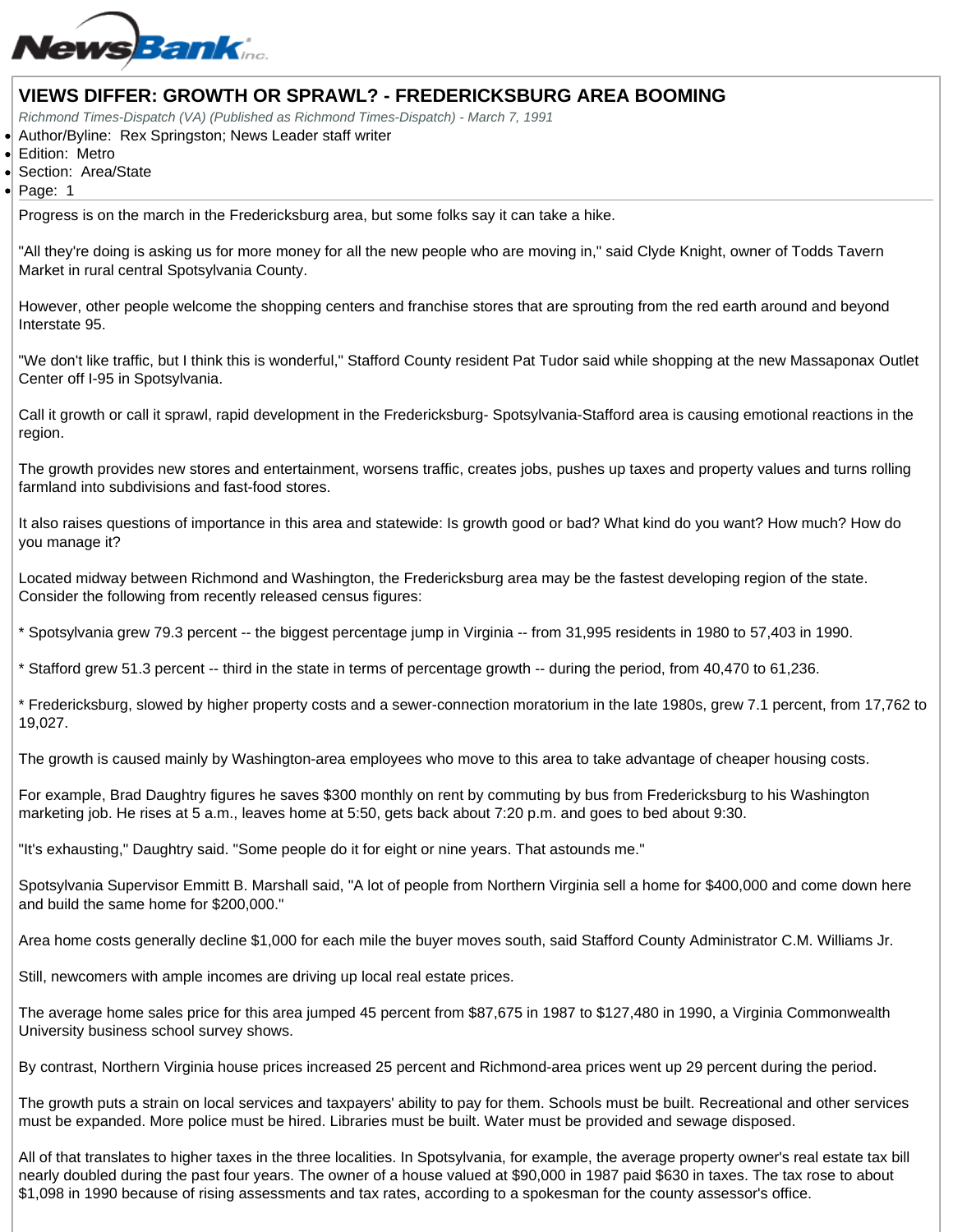The growth also creates traffic. "The No. 1 complaint we get from constituents is the traffic problem," said Spotsylvania Supervisor Tim Gronau, a homebuilder.

Some 16-foot-wide secondary roads carry 20,000 cars a day, Gronau said. State Route 3 at I-95 looks like a budding Midlothian Turnpike in Chesterfield County.

Like many local officials, Gronau blames the state for not improving roads fast enough.

One well-known Fredericksburg resident, writer Florence King, said Northern Virginia is exporting not only its residents but its suburban sprawl."It's awful," said Miss King, author of the best-selling book "Southern Ladies and Gentlemen." "I'm going to move. . . . I like the kind of place where all the young people leave and everyone else sits on their porches with their guns across their knees."

Many people are drawn to this area by Fredericksburg's small-town atmosphere and the counties' rural charm. But development threatens those very attractions.

This "quality-of-life" concern arises in suburbanizing areas across the state. One day you wake up and "there's no longer a distinctive character to your locality," said Rupert Friday, a staff member for the Chesapeake Bay Foundation, an environmental group.

Development also destroys wildlife habitats. "Wildlife are part of the quality of life," Friday said. "Look at the number of people who like to bird-watch or fish."

Growth also can affect the aesthetic nature of Civil War battle sites that dot the area. For example, Salem Church was the scene of part of the Battle of Chancellorsville in 1863. The brick church sits on a lot owned by the National Park Service on state Route 3 just west of I-95.

"The church is lost in a sea of shopping centers and gas stations," said Maria Burks, superintendent of the Fredericksburg and Spotsylvania National Military Park. The Park Service wants growth around its sites to be less offensive -- buffered by shrubs, for example.

On the plus side, the building boom has brought supermarkets and pharmacies, movie theaters, even a comedy club. "It's bringing things we never had before in a small town," said one Spotsylvania shopper.

Growth also can mean jobs -- in construction and in the new businesses that go up. "Growth is good for the economy in general," said David J. Saunders, a Fredericksburg civil engineer whose work depends largely on construction.

For many people in this area, a slowdown caused by the recession is the problem now. Unemployment since 1986 had hovered around 4 percent in Spotsylvania and below 3 percent in Stafford.

Last year, however, the figures rose to 5.7 percent in Spotsylvania (7.2 percent in December) and 3.4 percent in Stafford (4.8 percent in December).

"The governing body is not receiving calls by people complaining about growth," said Spotsylvania Supervisor Marshall. "They're saying, `We don't have any jobs.' "

Officials of both counties expect heavy growth again when the recession ends. Fredericksburg expects continued moderate growth. A planned commuter rail for the area also may stimulate development.

Local officials say they don't want to stop growth -- and couldn't if they did. They want to manage it.

In Spotsylvania, that means concentrating growth in the northeast, the suburban fringe around Fredericksburg. In Stafford, it means directing growth mainly to the north -- nearest Northern Virginia -- and to the southern fringe around Fredericksburg.

Both counties say they want to preserve the rural nature of their outlying areas. But growth pressures are strong there, too. One approach each county takes is to require a minimum lot size -- five acres in Spotsylvania, three in Stafford -- for homes built in the most rural areas.

Some people favor clustering homes built in rural areas to leave more land open. In Fauquier County, for example, developers in some areas can put homes on only 15 percent of a subdivision's land. The rest is open, perhaps as farms or forests.

Georgia H. Herbert, a Fauquier supervisor and environmental lawyer, said maintaining rural land can help the local budget.

"Cows and trees don't get on the school bus," she said.

Clustering has not gained favor so far in Spotsylvania and Stafford. Marshall, the Spotsylvania supervisor, said space created by clustering would probably serve "three-wheelers and horses," not farmers.

A study in the mid-1980s by an economist for the Warrenton-based Piedmont Environmental Council showed residential growth strains local budgets because of the services required, while commercial and rural uses more than pay for themselves.